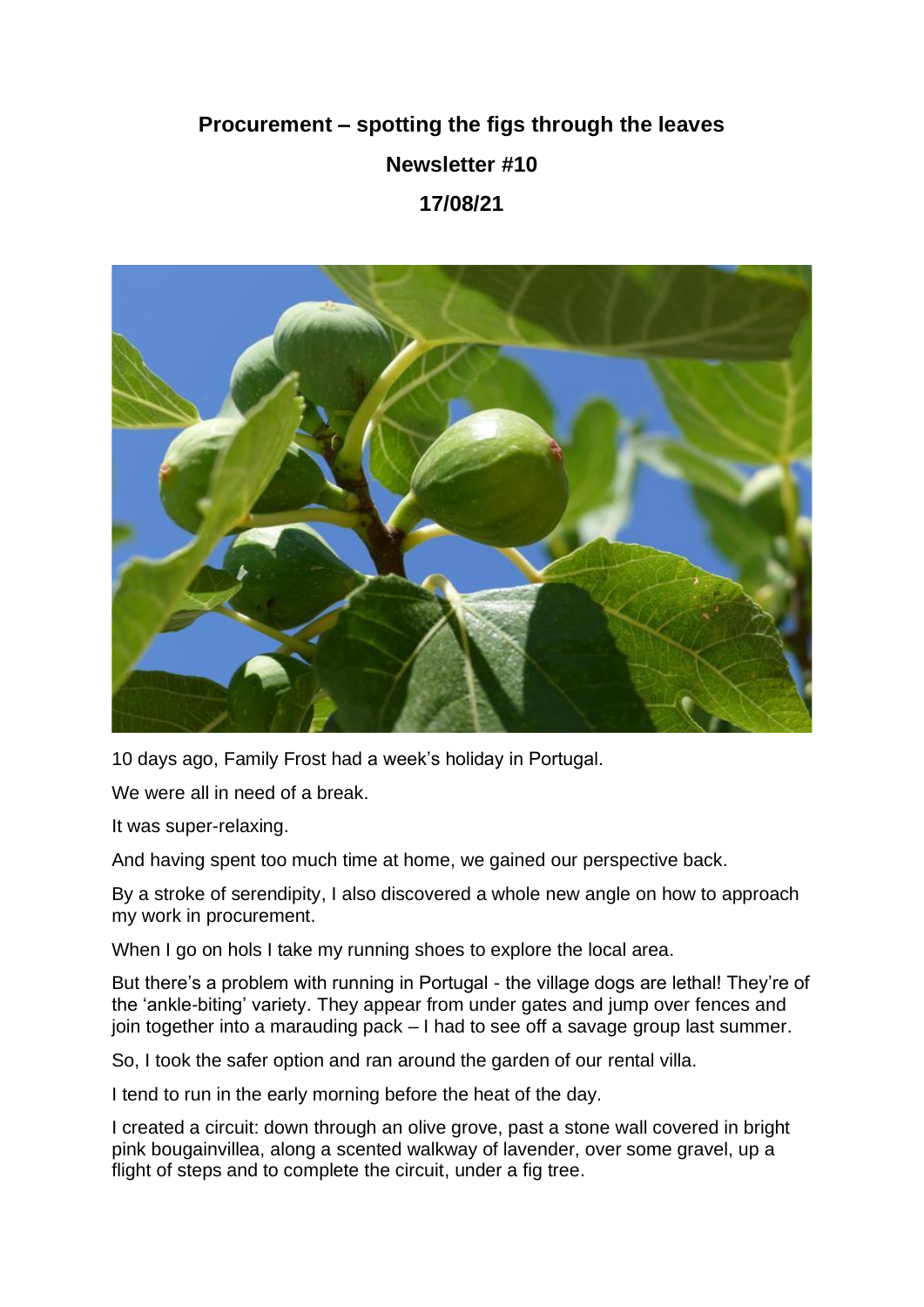Great – a fig tree! My wife (Tessa) loves figs, so I thought she'd be happy.

But I couldn't see any figs on the tree.

I guessed it must be a little early in the season.

Before supper she went for a walk around the garden and came back with a big bowl of lovely figs.

*"Where did you get those from?"* I asked a little surprised.

She pointed to the tree I'd run under some 20 times earlier in the day.

I couldn't believe it! When I went to inspect the tree, sure enough it was dripping in fruit.

How could I have missed it?

The reasons were simple – the early morning sun meant the tree was in shadow and I was so focused on the routine of my circuit that I simply couldn't see the green fruit through the big green leaves.

This got me thinking…

The optimisation of a routine or process usually delivers efficiency gains.

We tend to like a degree of rigour and routine too.

Regularity brings comfort.

## **But routine can result in us missing huge amounts of value.**

The next day I decided to run round the garden-circuit in the opposite direction.

Not only did I see all the figs but I noticed so much more besides – a breath-taking view over the neighbour's orange grove, a BBQ I'd ran past without even noticing and the gravel section transpired to be a place to play boules (this become our evening activity).

On my return to Procurement Adventurer HQ I decided to test my hypothesis. I picked half a dozen things I'm working on:

I walked backwards through several processes.

Where before, I'd looked from above, I looked up from below.

If usually I called Sarah and Claire, I spoke with John, Eli and Paul.

Typical questions were replaced by a-typical questions.

I switched left for right and right for left.

As for speed, I exchanged fast for slow and slow for fast.

Once barren fig trees started revealing fruit. Of course, the fruit had always been there. I just couldn't see it.

The opposite of a routine can of course feel somewhat uncomfortable.

I'm certainly not recommending you change everything – 'stop, start, continue, upgrade' is not a bad approach.